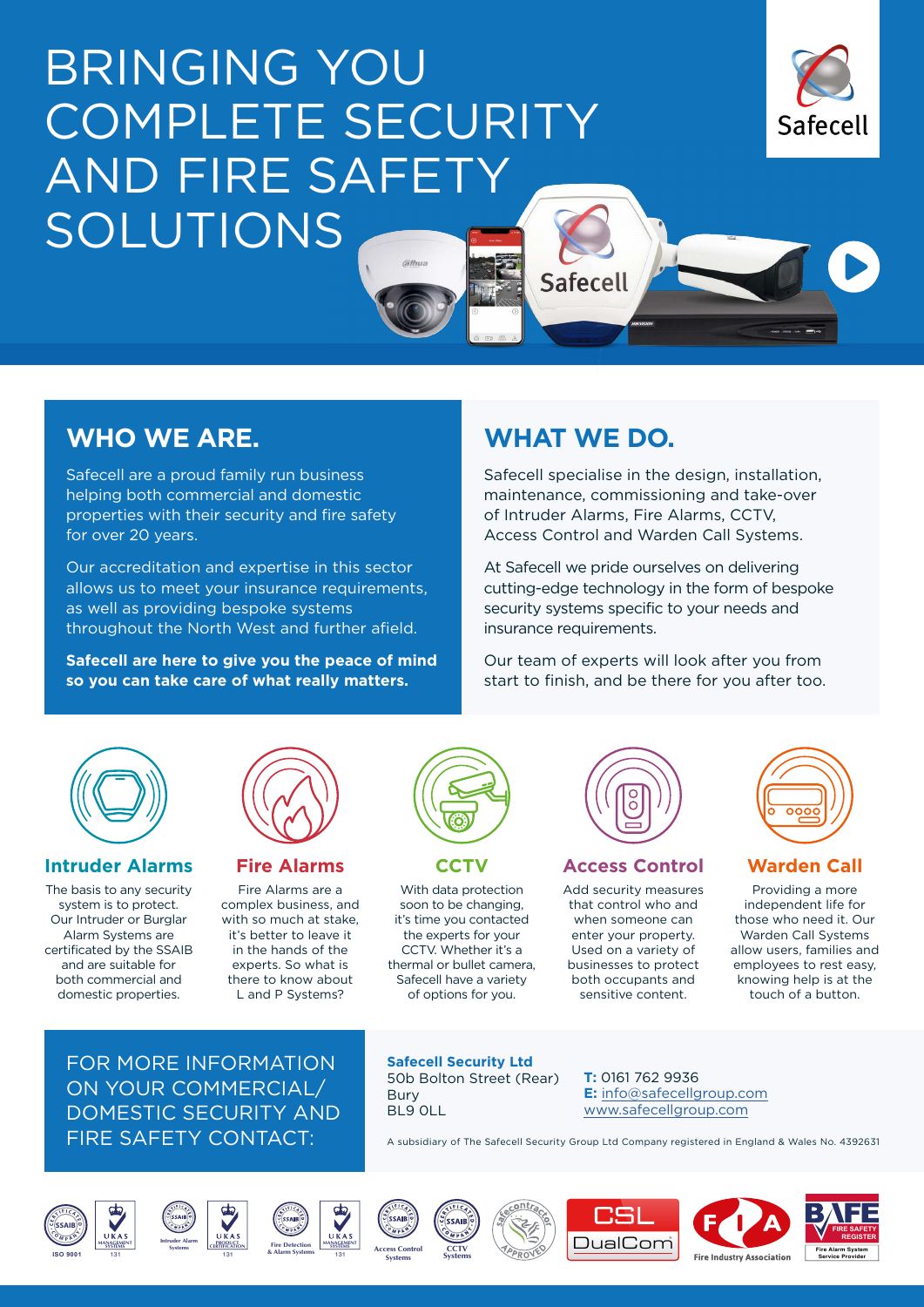

**Intruder Alarms, or Burglar Alarm Systems are the basis to any security system. In our opinion they are the most important part of any set up and statistically deter more intruders than any other stand alone installation.**

Our vast experience in alarms allows us to install a wide variety of SSAIB approved systems that cater to your specific needs. But how do you know which alarm system suits you?



#### **Audible System**

An Audible System is used mainly on domestic properties and acts as a deterrent, alerting the surrounding area with internal and external audible sound and visual display, grabbing the attention of passers by and causing potential intruders to flee. These systems are configured to be armed at night, protecting your families, belongings and treasured memories at all times.

#### **Audible System with App Function**

The App Function is another layer of security to your Intruder Alarm System. This function notifies you of an intruder via your smart phone or tablet wherever you are. You can also set and unset the system, omit zones and receive notifications when the alarm is deactivated all from the app.

The app function remains a beneficial addition to an Audible System, however it is important that you receive expert training upon sign-off.

For example, if an alarm is raised while on holiday your instinct would be to deactivate the alarm, negating the point of a security system and allowing an intruder uninterrupted entry. The app function is a very useful tool when used correctly and combined with other security devices such as CCTV, can give you full peace of mind.

#### **Monitored System**

(Keyholder and Police Response)

Found more regularly in commercial properties for insurance purposes, the Monitored Alarm Systems feature an audible device which raises awareness of a break-in locally when strategically placed detectors are tripped. In addition to the on-site awareness levels being raised, a signal is sent through to an ARC (Alarm Receiving Centre) which will monitor the situation and either refer to a keyholder or the emergency services.

A Keyholder System is a self-maintained site, once the security issue has been raised by the Alarm Receiving Centre, selected people (keyholders) will visit the property to check on the disturbance. There is no limit to how many keyholders a property has and the ARC will work down the list until someone answers the call.

Police response, while very similar to keyholder only response, uses a two trip notification system. When one detector is tripped at the property, a keyholder is contacted with an unconfirmed break-in. They are encouraged to explore the issue, and only when a second detector is tripped, will the break-in be confirmed and the police contacted.

**With many levels to alarm installation, it is important that you understand the basics behind each stage but make sure you leave the design, installation and management to our experts.**

## INTRUDER ALARMS

From a bell only system to 24/7 monitored systems, take your security as far as you want.

**2) App 1) Property 3) ARC 3) Emergency Services 3) Keyholder**

1) Audible System 2) App Function

3) Monitored System

FOR MORE INFORMATION ON INTRUDER ALARMS CALL: **0161 762 9936**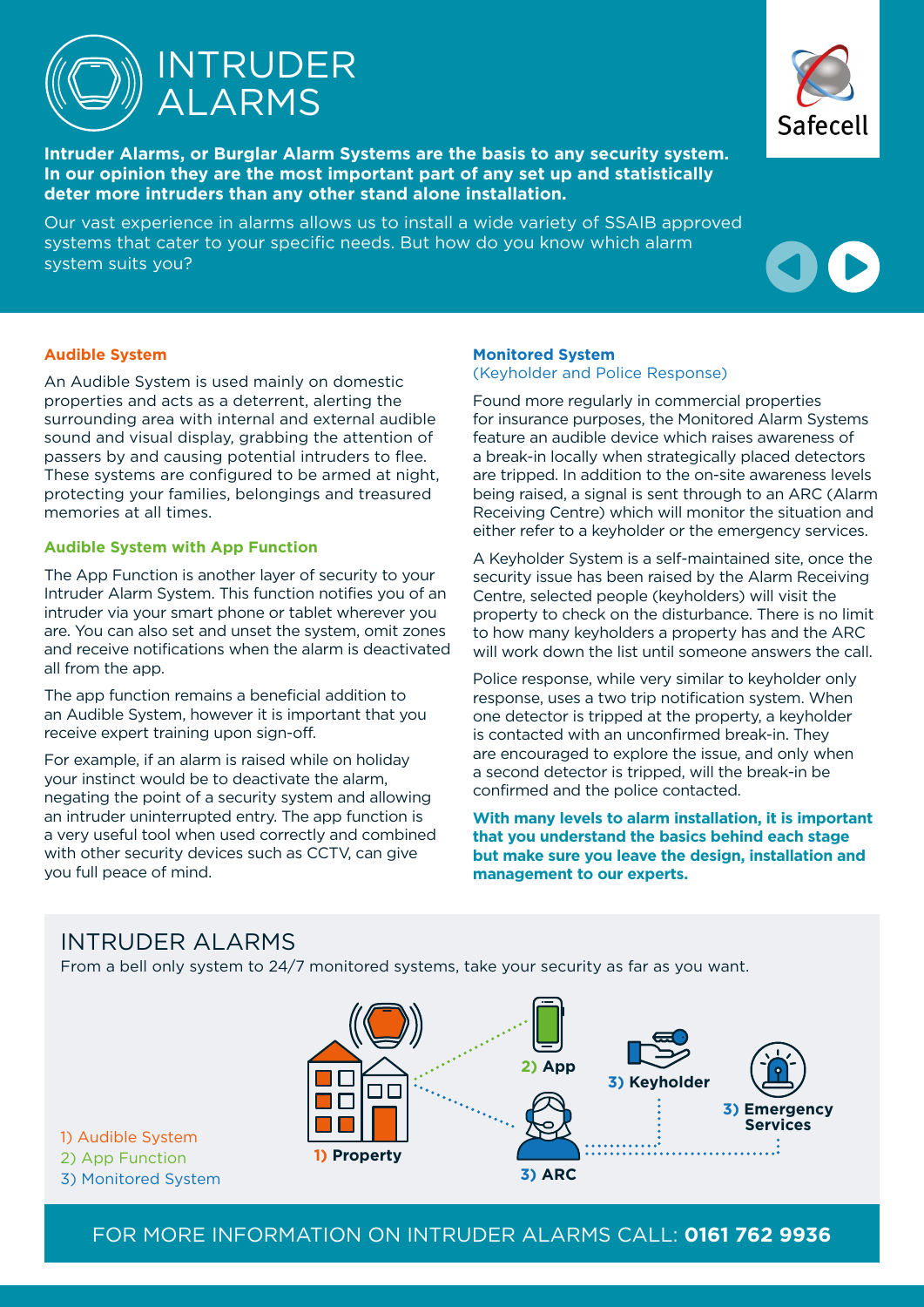



**There are two types of Fire Systems available for properties determined by their use. Either Life Protection Systems (L Systems) or Property Protection Systems (P Systems). The correct system is determined by your fire regulation requirements and insurance requirements.** 

The results can be conflicting, but with Safecell you can rely on our vast expertise and BAFE accreditation to make sure the right mix of systems are fitted to suit both requirements. We make sure you maintain both your legal and moral obligations.



**It is important to note that although your insurer may cover you with a lower category Fire System, it does not mean your fire assessment is met. At Safecell we liaise with your insurance company directly so you meet both criteria. But what is the difference between each system, and what do you get with each classification level?**

#### **Life Protection Systems**

**(M)** Systems are activated by manual intervention. If a fire occurs it is up to a person to notice the fire and press the manual call point alerting other occupants in the building.

**L4** Fire Systems incorporate the (M) system while introducing smoke detection on all escape routes. The system aims to alert occupants of the danger before the escape routes become impassible.

**L3** Fire Systems incorporate L4 Systems plus detectors in any rooms that lead onto an escape route.

**L2** Fire Systems include L3 Systems as well as fire detection in areas of concern such as rooms that are susceptible to fire risk. These could include electrical rooms, boiler or server rooms.

**L1** Fire Systems are the highest category of Fire System under Life Protection. This system incorporates all the L Systems but also has detectors installed throughout all areas of the building.

#### **Property Protection Systems**

**P2** Fire Systems have fire detectors installed in high risk areas in order to provide an early detection signal through to the ARC (Alarm Receiving Centre).

**P1** Systems include fire detectors installed in all areas of the building. The objective of this system is to protect buildings that are critical to business operations. Signals are again sent through to the ARC and on to the emergency services.

While each category seems very similar, there are a few distinct differences. Life Protection Systems contain manual call points and raise an alarm/noise on-site to notify occupants of the danger. They can have external monitoring if needed. Whereas Property Protection Systems are connected to the ARC but do not have any noise on-site notifying people of a fire.

**Although Fire Safety Systems seem complex to those without experience, Safecell are able to work with clients to make sure they have the right, fully certified safety system in place. Whether installing Life, Property or merging both systems we have you covered.**



FOR MORE INFORMATION ON FIRE ALARM SYSTEMS CALL: **0161 762 9936**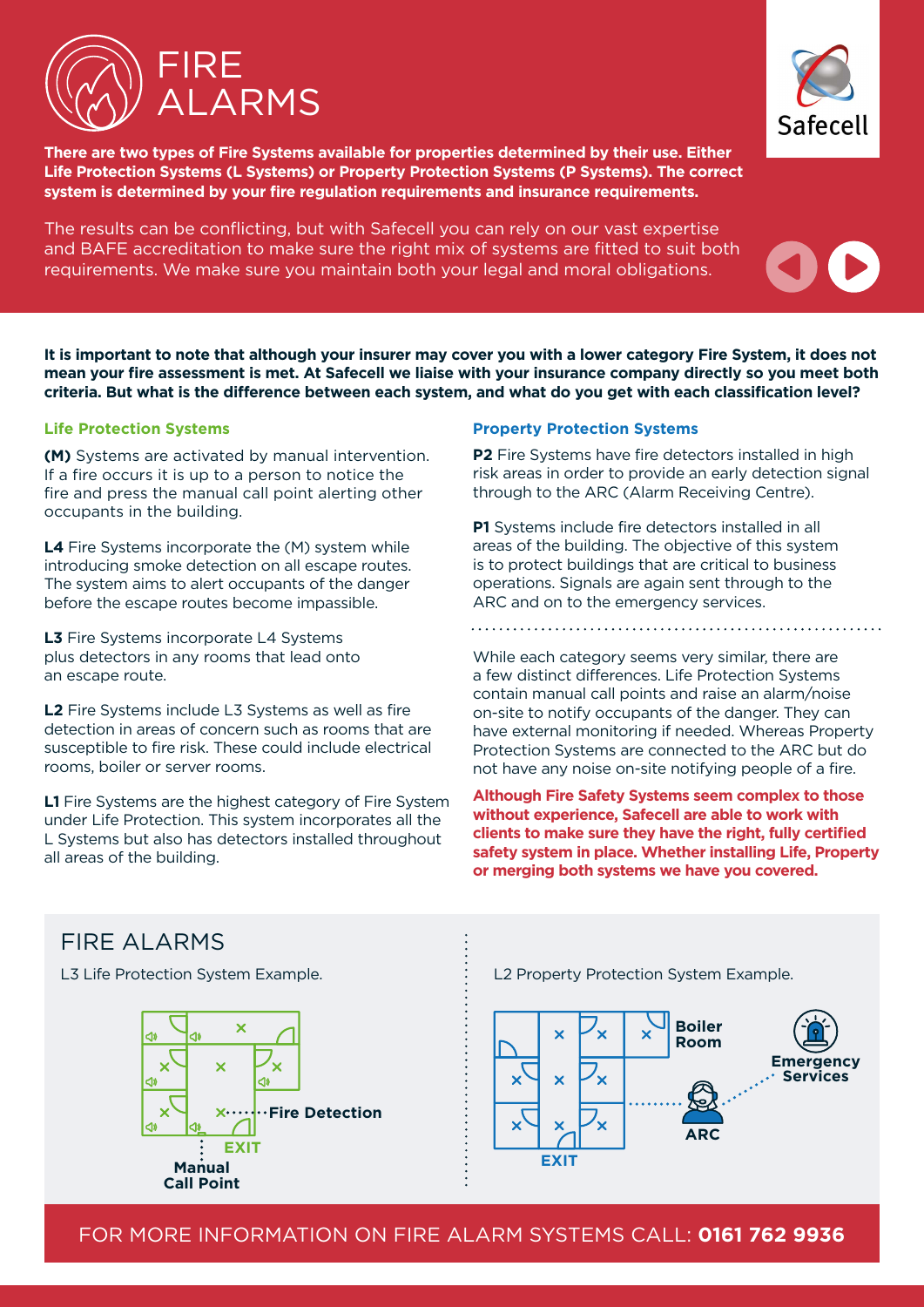

**CCTV Systems or closed circuit television has never been more popular. Anyone can do it. The problem with current CCTV Systems is exactly that, everyone thinks they can do it, but barely anyone does it properly.**

At Safecell Security we have installed every camera system that you can think of, for domestic, commercial and industrial properties. With GDPR (General Data Protection Regulations) soon to be applied to all CCTV Systems, it's important that your system is certified and complies with regulations.

#### **CCTV Systems**

A Camera System is the foundation to any CCTV System containing cameras, a localised recording system and a monitor. The recording system in this set up allows for recording, viewing, playback and download.

This Camera System is a great way to enhance your commercial and domestic security and keep an eye on your property. Businesses often use CCTV Systems within HR and Health and Safety departments.

More than anything, CCTV Systems will act as a strong visual deterrent to any potential intruders. Our Camera Systems can also be combined with our Intruder Alarms for an effective line of defence.

#### **App Function**

An App Function is the ideal way to upgrade your CCTV System. At any moment, in any location, you are able to view your CCTV cameras and maintain a visual of your property.

The most effective use of an App Function is in conjunction with an intruder Alarm System. If the alarm is raised, it is quick and easy to see any activity on the property. Further to this, our cameras have the ability to set zones and parameters, so if these lines are crossed, a notification is sent to the account holder.

#### **Monitored System**

(Keyholder and Police Response)

The upgrade of monitored assistance on a CCTV System would normally be associated with commercial or industrial properties. With the assistance of an ARC (Alarm Receiving Centre), properties will be visually monitored around the clock, 24 hours a day. Awareness levels are raised with the ARC when detectors/zones are tripped on the cameras.

Upon visual contact and recognition of suspicious activity, live information is relayed to the emergency services. Meanwhile, speakers on the cameras make contact with the intruders on-site.

These advanced systems are usually insurance driven to meet the needs of each unique property.

There are of course many variations in set-up on CCTV Systems and a wide variety of cameras to build them with, from thermal imaging to bullet cameras, all with benefits to specific environments.

**Camera Systems are only as good as their set up. As it becomes increasingly important to adhere to privacy laws in this area, our experts are on hand to design, install and manage your domestic, commercial or industrial CCTV Systems.**

## CCTV SYSTEMS

Whether it's for domestic or business use, leave CCTV to the experts.







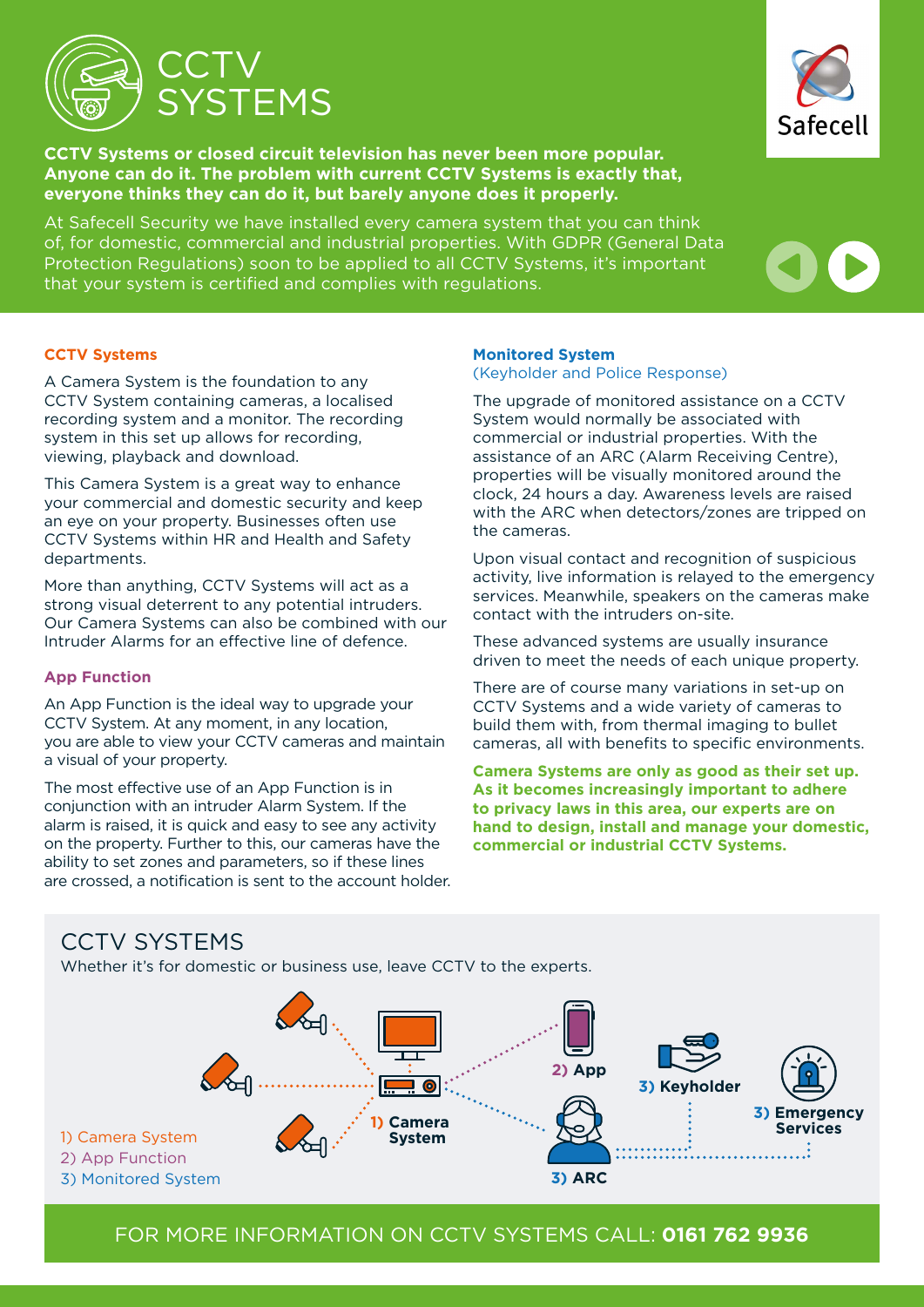

**Access Control Systems are measures of security that control who is granted permission to enter a property or environment.** 

An Access Control System can be used anywhere in a building, on external doors, gates or barriers. They control your main entrances and deny entry to those who should not be there.



Access Control refers to either permitting or restricting individuals access to a property, whether it be entrances or specific rooms and areas.

Access Control Systems can be installed at any containment point, such as doors, gates, barriers or elevators. They can range from single door systems to full networked solutions which can cover an entire building or multiple sites. There are a variety of features available upon entry, whether it be a basic keypad or fingerprint scanner, all dependent on the level of security required.

#### **How Does Access Control Work?**

There are different types of Access Control Systems which all perform differently, however, all systems have a basic starting point.

- A typical Access Control System will contain:
- A connected door lock which will secure the door
- A door sensor that monitors the doors position
- A device close to the door which allows entry to the property or area when correctly activated
- Controller software
- A secondary exit system allowing visitors to leave the property without the use of codes or a fob etc

#### **What are the benefits of an Access Control System**

Different businesses have different Access Control needs. At Safecell we supply a variety of different systems so that your occupants and inventory are as safe as possible. Our systems have a number of benefits including the following:

- Control business entrances
- Control the access to rooms with sensitive information
- Limit access to IT or server rooms
- Protect delicate customer information
- Limit staff access to unnecessary areas
- Protect controlled substances
- Protect vulnerable occupants

**Access Control Systems are the perfect way to minimise the threat to your properties occupants or information. At Safecell, we have the expertise to install the right system for your requirements.**

## ACCESS CONTROL SYSTEMS

Protect your occupants and sensitive information from unwanted intruders.





FOR MORE INFORMATION ON ACCESS CONTROL CALL: **0161 762 9936**